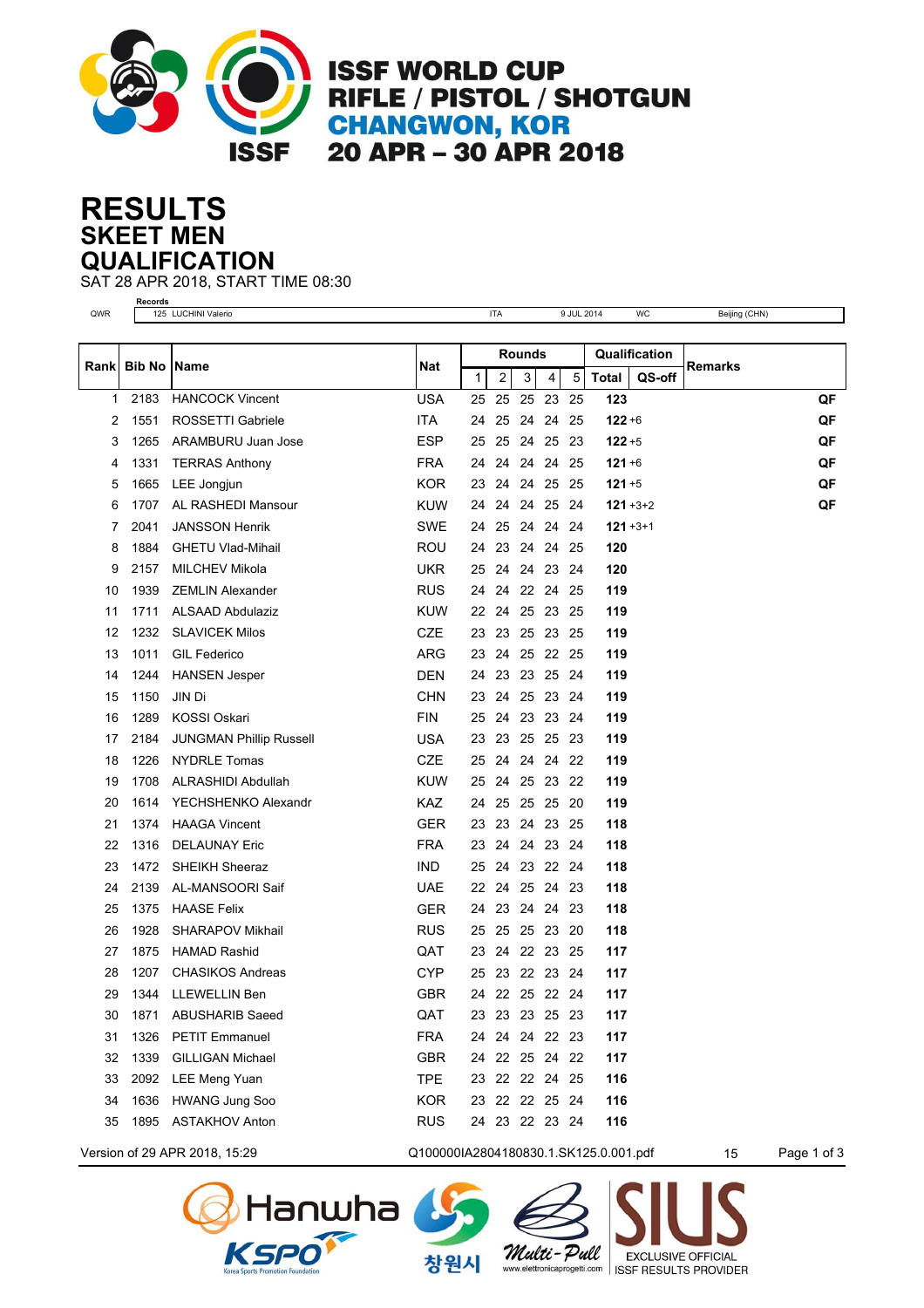| Rankl    | <b>Bib No   Name</b> |                                   | Nat               | <b>Rounds</b> |       |                |              |                |      | Qualification |        | <b>Remarks</b> |
|----------|----------------------|-----------------------------------|-------------------|---------------|-------|----------------|--------------|----------------|------|---------------|--------|----------------|
|          |                      |                                   |                   | $\mathbf{1}$  |       | $\overline{2}$ | $\mathbf{3}$ | $\overline{4}$ | 5    | <b>Total</b>  | QS-off |                |
| 36       | 1795                 | UNDSETH Ole Eilif                 | <b>NOR</b>        | 23            |       | 24             |              | 23 22 24       |      | 116           |        |                |
| 37       | 1477                 | SINGH Smit                        | <b>IND</b>        | 25            |       |                |              | 23 22 22 24    |      | 116           |        | <b>CB:18</b>   |
| 38       | 1791                 | <b>JENSEN Tom Beier</b>           | <b>NOR</b>        | 25            |       |                |              | 23 22 22 24    |      | 116           |        | CB:5           |
| 39       | 1052                 | <b>JAFAROV Emin</b>               | <b>AZE</b>        | 25            |       |                |              | 22 24 21 24    |      | 116           |        |                |
| 40       | 2131                 | AHMAD Mohamed                     | <b>UAE</b>        |               |       |                |              | 22 23 24 24 23 |      | 116           |        |                |
| 41       | 1787                 | FILTVEDT Jonas                    | <b>NOR</b>        |               |       |                |              | 23 23 24 23 23 |      | 116           |        | CB:5           |
| 42       | 1540                 | <b>FILIPPELLI Riccardo</b>        | ITA.              |               |       |                |              | 23 23 24 23 23 |      | 116           |        | CB:3           |
| 43       | 1445                 | <b>BAJWA Angad Vir Singh</b>      | <b>IND</b>        | 23            |       |                |              | 24 24 22 23    |      | 116           |        |                |
| 44       | 2047                 | <b>MOBERG Edvin</b>               | SWE               |               |       |                |              | 24 24 22 24 22 |      | 116           |        |                |
| 45       | 1035                 | <b>KUNTSCHIK Sebastian</b>        | <b>AUT</b>        | 24            |       |                |              | 23 23 21 24    |      | 115           |        |                |
| 46       | 1252                 | <b>PETERSEN Mikkel</b>            | <b>DEN</b>        | 23            |       |                |              | 23 24 22 23    |      | 115           |        |                |
| 47       | 1206                 | <b>ACHILLEOS Georgios</b>         | <b>CYP</b>        | 24            |       |                |              | 23 23 22 23    |      | 115           |        | <b>CB:17</b>   |
| 48       | 2117                 | <b>HAFIZ Salih</b>                | TUR               |               |       |                |              | 24 23 23 22 23 |      | 115           |        | <b>CB:14</b>   |
| 49       | 1237                 | ZAMECNIK Jan                      | <b>CZE</b>        |               |       |                |              | 24 23 24 21 23 |      | 115           |        |                |
| 50       | 1368                 | <b>EHRLICH Lucas-Maximilian</b>   | <b>GER</b>        | 25            |       |                |              | 23 23 22 22    |      | 115           |        |                |
| 51       | 2200                 | <b>TAYLOR Dustan</b>              | <b>USA</b>        |               |       |                |              | 25 23 24 22 21 |      | 115           |        |                |
| 52       | 2052                 | PETTERSSON Gustav                 | <b>SWE</b>        |               |       |                |              | 23 24 22 22 23 |      | 114           |        |                |
| 53       | 1493                 | <b>DOOSTI Ali</b>                 | <b>IRI</b>        | 23            |       |                |              | 24 24 20 23    |      | 114           |        |                |
| 54       | 1593                 | YOKOUCHI Makoto                   | <b>JPN</b>        | 21            |       |                |              | 23 24 24 22    |      | 114           |        |                |
| 55       | 1178                 | <b>ZHANG Fan</b>                  | CHN               | 25            |       |                |              | 22 24 22 21    |      | 114           |        |                |
| 56       | 1541                 | <b>FUSO Emanuele</b>              | ITA.              |               |       |                |              | 24 24 23 23 20 |      | 114           |        |                |
| 57       | 1629                 | CHO Yongseong                     | <b>KOR</b>        | 24            |       |                |              | 18 23 23 25    |      | 113           |        |                |
| 58       | 1338                 | <b>FAIRCLOUGH Jack</b>            | <b>GBR</b>        | 24            |       |                | 24 20 21     |                | -24  | 113           |        |                |
| 59       | 1293                 | <b>LAITINEN Timo</b>              | <b>FIN</b>        | 23            |       |                |              | 22 22 23 23    |      | 113           |        |                |
| 60       | 1251                 | PETERSEN Emil Kjelgaard           | DEN               | 24            |       |                |              | 21 22 23 23    |      | 113           |        |                |
| 61       | 1114                 | <b>MOHAMED Hasan</b>              | <b>BRN</b>        | 24            |       |                |              | 22 21 25 21    |      | 113           |        |                |
| 62       | 1297                 | <b>TAKANEN Tommi</b>              | <b>FIN</b>        | 24            |       |                |              | 23 22 20 23    |      | 112           |        |                |
| 63       | 1833                 | PACHECO ESPINOSA Nicolas          | <b>PER</b>        |               |       |                |              | 23 20 23 22 23 |      | 111           |        |                |
| 64       | 1049                 | AGHAZADA Niyaz                    | <b>AZE</b>        | 24            |       |                | 24 22 19     |                | - 22 | 111           |        |                |
| 65       | 1154                 | LYU Jianlin                       | <b>CHN</b>        |               |       |                |              | 25 23 23 19 21 |      | 111           |        |                |
| 66       | 1492                 | <b>BESHARATI Ramtin</b>           | IRI               |               |       |                |              | 24 22 23 23 19 |      | 111           |        |                |
| 67       | 1689                 | AL SAUD Saud                      | KSA               |               |       |                |              | 23 21 22 21 22 |      | 109           |        |                |
| 68       | 1588                 | SUZUKI Takahide                   | <b>JPN</b>        | 22            |       |                | 24 21 21     |                | 21   | 109           |        |                |
| 69       | 2062                 | <b>HATHAICHUKIAT Jiranunt</b>     | THA               | 23            |       |                | 23 21 23     |                | - 19 | 109           |        |                |
| 70       | 2113                 | <b>ATAK Onur</b>                  | <b>TUR</b>        |               |       |                |              | 23 22 21 23 19 |      | 108           |        |                |
| 71       | 2065                 | <b>JANGPANICH Tanapat</b>         | <b>THA</b>        | 21            |       |                |              | 24 20 20 22    |      | 107           |        |                |
| 72       | 2138                 | <b>ALMAKTOUM Saeed</b>            | <b>UAE</b>        |               |       |                |              | 20 24 23 19 21 |      | 107           |        |                |
| 73<br>74 | 1032<br>1602         | <b>FEILHAMMER Martin</b>          | AUT               | 20            |       |                |              | 18 23 23 22    |      | 106           |        |                |
| 75       | 2155                 | <b>FROLOV Andrey</b><br>LOIK Ivan | KAZ<br><b>UKR</b> | 23            |       |                | 22 21 21 20  | 20 23 19 20    | -20  | 105<br>104    |        |                |
| 76       | 1050                 | <b>GURBANOV Fuad</b>              | AZE               |               | 22 20 |                | 19 21        |                | -20  | 102           |        |                |
| 77       | 1840                 | ROSARIO Paul Brian                | PHI               |               |       |                |              | 20 23 19 22 17 |      | 101           |        |                |
| 78       | 1590                 | <b>WAKIYA Subaru</b>              | JPN               | 19            |       |                | 17 21        | 20 23          |      | 100           |        |                |
| 79       | 1525                 | <b>LAKIA Paul</b>                 | <b>ISR</b>        | 18            |       | 20             |              | 20 19 23       |      | 100           |        | A <sub>1</sub> |
| 80       | 1839                 | ANCHETA Joaquin Miguel            | PHI               | 20            |       |                |              | 18 20 22 19    |      | 99            |        |                |
| 81       | 1401                 | <b>CHOW Clement</b>               | HKG               |               |       |                |              | 20 18 20 20 20 |      | 98            |        |                |
|          | 1688                 | ALMUTAIRI Saeid Mugbel T          | <b>KSA</b>        |               |       |                |              |                |      |               |        | <b>DNS</b>     |
|          | 1692                 | ALTAMIMI Majed Maedh M            | <b>KSA</b>        |               |       |                |              |                |      |               |        | <b>DNS</b>     |
|          | 1826                 | <b>INAM Khurram</b>               | <b>PAK</b>        |               |       |                |              |                |      |               |        | <b>DNS</b>     |
|          |                      |                                   |                   |               |       |                |              |                |      |               |        |                |

Version of 29 APR 2018, 15:29 Q100000IA2804180830.1.SK125.0.001.pdf BA 15 Page 2 of 3

Multi-Pull

BA 15<br>EC

**EXCLUSIVE OFFICIAL** 

www.elettronicaprogetti.com | ISSF RESULTS PROVIDER